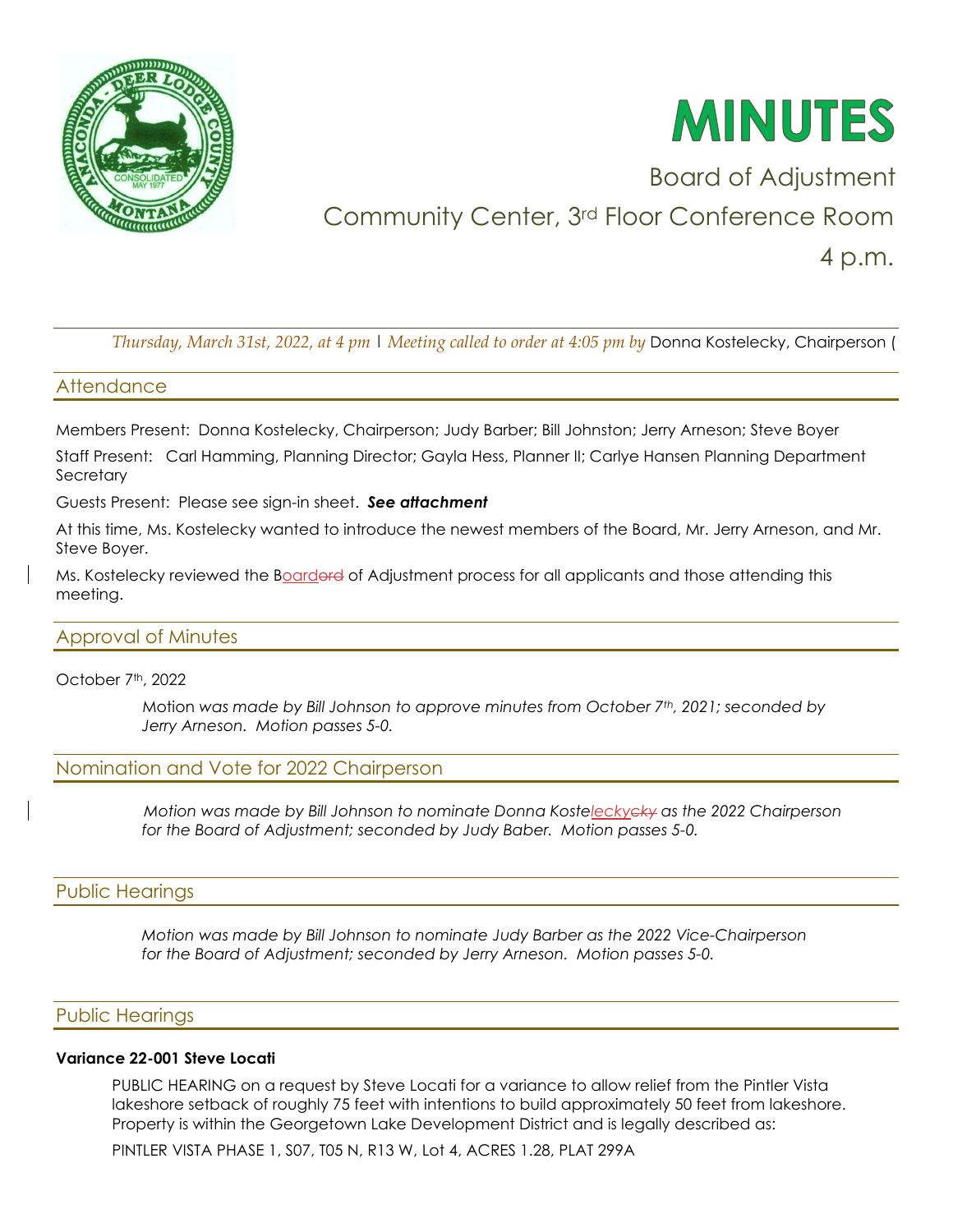# Staff Report

Carl Hamming, Planning Director reviewed and presented the staff report put together by he and his office. All content can be located on the ADLC website. Mr. Hamming reviewed the nature of the request by Steve Locati to get relief from the lakeshore setback (75') agreed upon when the subdivision was approved by Anaconda-Deer Lodge County (ADLC) in 1999. The applicant has stated the the requested setback be 50' and that the rest of the proposed construction will comply with all other standards.

Mr. Hamming stated that the applicant simply states that he wants to preserve a grove of pine trees on the property as well as grade as little of the property as possible and to maintain a safe buffer between the highway and their future residence.

Mr. Hamming did not receive any calls or inquiries regarding this hearing.

The Planning Department has recommended approval of the variance request and they do have three (3) proposed recommendations, and conditions, and these were gone over in detail.

#### Questions from the Board

Mr. Johnson asked what the setback is at the lake for other homes that are not part of the subdivision. Mr. Hamming stated that the Georgetown Lake Protection Zone is 20', so this is still 30' outside of that lakefront zone. This is one of the smaller lots in this subdivision. The orientation of the lot is between Hwy 1 and the lake, the lake has a 60' setback with a subdivision having a 75' setback from the high-water mark. This doesn't leave much room for any sort of construction or development.

Mr. Boyer asked about the septic situation. Mr. Hamming stated that this is a DEQ approved system and that Chad Lanes, Tri-County Environmental Health will be following this. Steve Locati, the applicant, states that they have an engineered system that has been designed and that has been submitted for review and they are waiting to hear back from the engineers on this. This was an approved system 23 years ago. The drain field is on the other side of Hwy 1 and there is an existing sleave underneath the highway. The approved system is just needing to be redesigned a bit to today's standards and this will be a better performing system.

#### Applicant Report

Steve Locati, 1007 East Main, Bozeman, MT

Mr. Locati just wanted to state that he is an architect and that this will be a home for his family. His wife and himself are both native from Butte, both operate businesses in the Butte/Anaconda area, and they have been looking for a place to build on for years. They are very excited about this and to have been able to purchase lakefront property.

His approach to the design of the property is to minimize the impact to the site. He is stating that this variance will help to limit the amount of grading they will need to do and to allow the driveway to wrap around the pine trees and then must remove these trees to get the driveway through.

Mr. Locati did bring an aerial view of the property area and did present and discuss this with the members of the board.

#### Questions from the Board

Mr. Johnston asked if we will be enforcing subdivision covenants or rules at this time. Mr. Hamming discussed that this subdivision is unique on the base of the plat. It states that this was the ADLC Planning Department that agreed to this setback, so this was ADLC approved.

Mr. Boyer asked how far the nearest neighbor will be from Mr. Locati and he stated roughly 50 ft.

#### PUBLIC HEARING

#### **Proponents**

There was a letter from the adjoining neighbors, John and Keren Schutter, received and they are in full support of this project.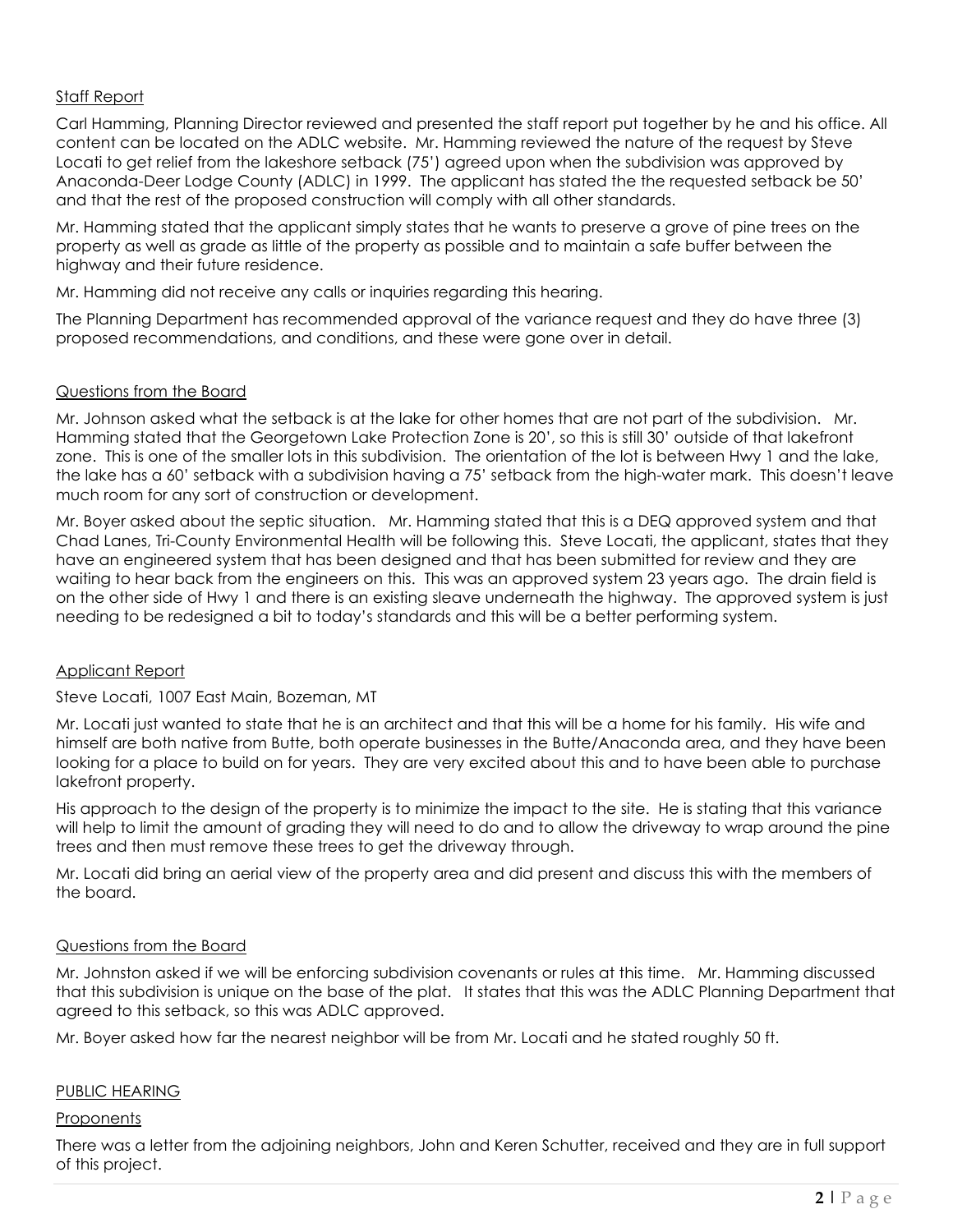#### **Opponents**

None.

Public Comment

None

### Board Discussion

At this time, there was a significant conversation had between the Board and the applicant. They were able to look over his plat and see what his plans for the driveway are and regarding the setback he is requesting.

#### **Motion**

*Motion is made by Bill Johnson to approve the variance requested by Stephen Locati to get*  relief from the lakeshore setback (75') agreed upon when the subdivision was approved by Anaconda-Deer Lodge County (ADLC) in 1999, with the proposed conditions and recommendations set forth by the Planning Department Staff; seconded by Steve Boyer. Motion approved 5-0.

# **Variance 22-002 JT Ranches, LLC**

PUBLIC HEARING on a request by Tim Hilmo on behalf of J T Ranches LLC for a variance to allow relief from [Sec.24-275\(3\)](https://library.municode.com/mt/anaconda-deer_lodge_county/codes/code_of_ordinances?nodeId=PTIICOOR_CH24DEPESY_ARTXXIVOPDEDIOD_S24-275DEST) of the Development Permit System which requires a minimum lot size of 2.5 acres in the Opportunity Development District. Applicant proposes to create a 2-acre lot separating an existing residence and garage from area used as a hay field. Property is legally described as:

OPPORTUNITY ORIGINAL TOWNSITE, S15, T04 N, R10 W, Lot 63, ACRES 10

#### Staff Report

Carl Hamming, Planning Director reviewed and presented the staff report put together by he and his office. All content can be located on the ADLC website. Mr. Hamming reviewed the nature of the request by Tim Hilmo, of JT Ranches, LLC, to get relief from [Sec.24-275\(3\)](https://library.municode.com/mt/anaconda-deer_lodge_county/codes/code_of_ordinances?nodeId=PTIICOOR_CH24DEPESY_ARTXXIVOPDEDIOD_S24-275DEST) which requires newly subdivided lots to be a minimum of 2.5 acres in the Opportunity Development District (ODD).

Mr. Hamming stated that the applicants intend to subdivide the property to sell the existing house and to irrigate and pasture the remaining 8-acres. The applicant has stated that they are willing to apply agricultural covenants to the proposed irrigated 8-acres if the subdivision and variance are approved.

Mr. Hamming only received one comment from Tri-County Sanitarian, Chad Lanes who stated, "I see no issue with this, there is an existing well and septic for the house and adequate room replacement of facilities. The remaining acreage will be exempt from sanitation review and the 2-acre parcel will also be exempt as it has existing prior approved facilities".

The Planning Department has recommended approval of the variance request and they do have three (3) proposed recommendations, and conditions, and these were gone over in detail.

#### Questions from the Board

There were no questions currently.

#### Applicant Report

Tim Hilmo, 207 S. Leslie, Anaconda, MT 59711

Mr. Hilmo is here today with his wife, Jolene. They own JT Ranches, LLC. This is a cattle and hay ranch in Opportunity, and they also have land in Granite County. They have owned this property for 10 years and it came with the house and acreage as it adjoined their existing hay fields, and they could run cows on this, and they could put up hay and expand on the number of cows on it. It came with the house, several outbuildings, a garage, and a renter. They have maintained this for about ten years now. They are just finding it hard to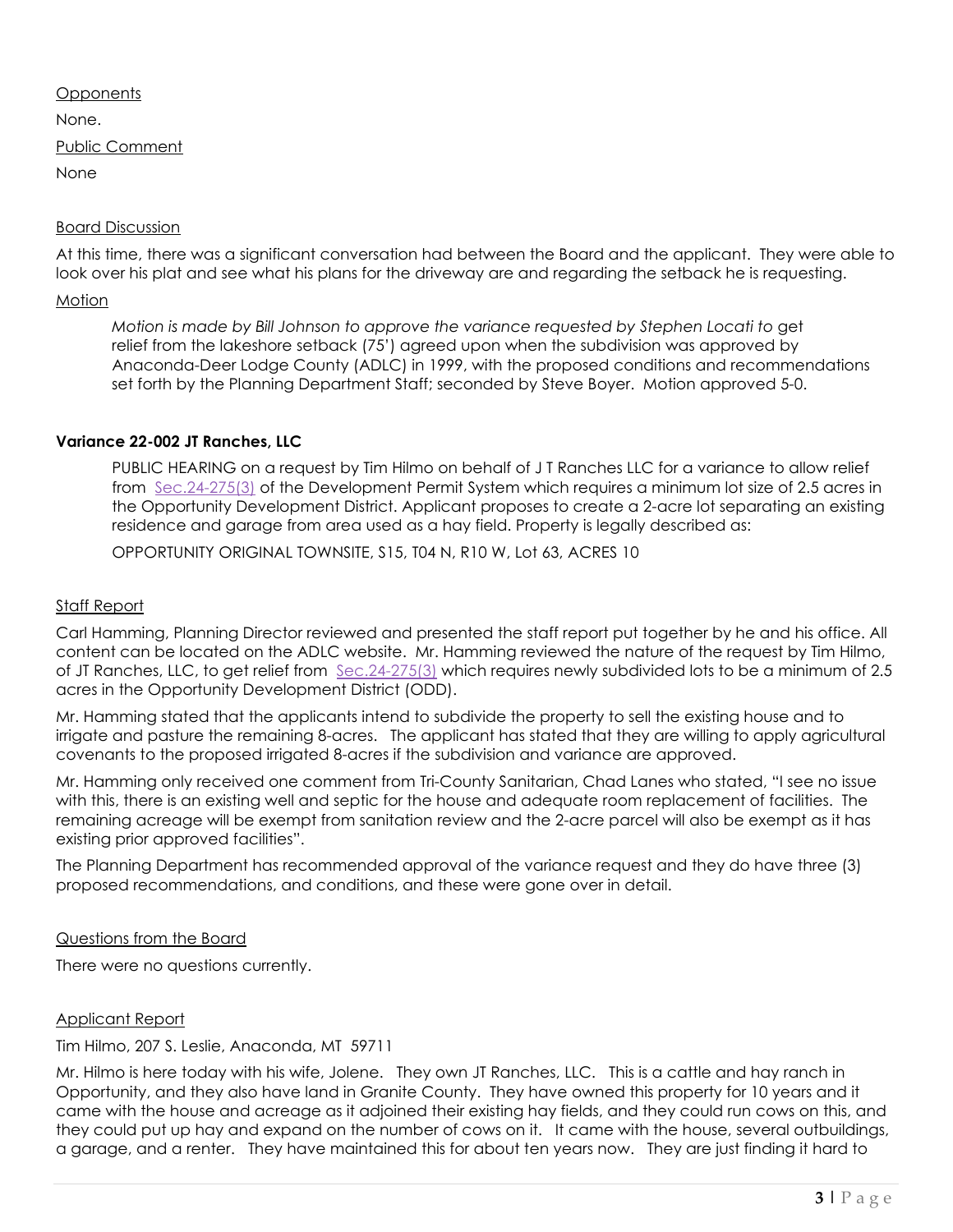maintain this place and they don't necessarily make any money off the rent, so they want to sell the 2-acres and get someone who can take care of this and appreciate it, and have a home in Opportunity, but they also want to keep the 8-acres for the haying and cattle operation. Therefore, they are willing to put the restrictions on the 8-acres. They don't want to see more homes or development in this area.

# Questions from the Board

Mr. Johnson would like to ask why they are not doing 2.5 acres as the zoning requires, why just 2-acres? Mr. Hilmo states that there are two areas that are important to them and that this plan will grant them access off Hauser Street and they store all the hay in a staging area for the hay. Therefore, the canopy area is important to them. Mr. Johnson asked how large this area is and it was stated that this is possibly ¼-acre. Mr. Johnson stated that when the zoning commission passed the rules, they received input from everyone, and the county acted on behalf of the people. He states that for the BOA to be granting variances without solid reason, it goes against what the people have decided. Mr. Hilmo stated that they tried to get this as close to 2.5 as they could without interrupting or compromising the ranching operation

Mr. Boyer asked about any infrastructure. Mr. Hilmo stated that they have fencing to keep in the cows and horses. There are no storage buildings or other buildings.

Ms. Kostelecky asked how they would access this property. Mr. Hilmo stated that they would access this through the field into the hay storage area and they can access this trough Hauser Street at times when you cannot drive across the fields.

Mr. Boyer stated that if he understands this correctly, and if this is approved, then there would be an agricultural convenance that will go with this land. The only way a building could go up on this property would be if this was nonresidential and agricultural only.

#### Jolene Meshnick, 207 S. Leslie, Anaconda

She stated that accessing the property off Hauser is their only access for heavy equipment as the field above is irrigated and there is no access for heavy equipment and there is a weight limitation there, as well.

At this point, there was a significant conversation had between the Board and the applicants. They were able to look the s projected plans and see what the plans are for this area regarding them haying a cow operation, as well as access to the property.

#### PUBLIC HEARING

#### **Proponents**

Rick Hamilton, 109 S. Hauser

Mr. Hamilton lives kitty-corner across Hauser from the property in question. He states that the proposal they are suggesting will not change anything and that this is the way this property has been used forever. What they are proposing has been done before with the Silzly property when she wanted to sell off some of her property when her husband passed away. The Solan family has also done this. This has been allowed and he doesn't see why this cannot be continued and he feels that the DPS really hasn't been used to its advantage in Opportunity and he feels that it would be detrimental to Mr. Hilmo and Ms. Meshnick if this variance is not granted and allowed.

**Opponents** 

None

Public Comment

None

# Board Discussion

Mr. Arneson realizes that there is a lot of past practice and they have tried to get as close to the 2.5 acres as possible and he feels they have a good reason to notch this out as they have.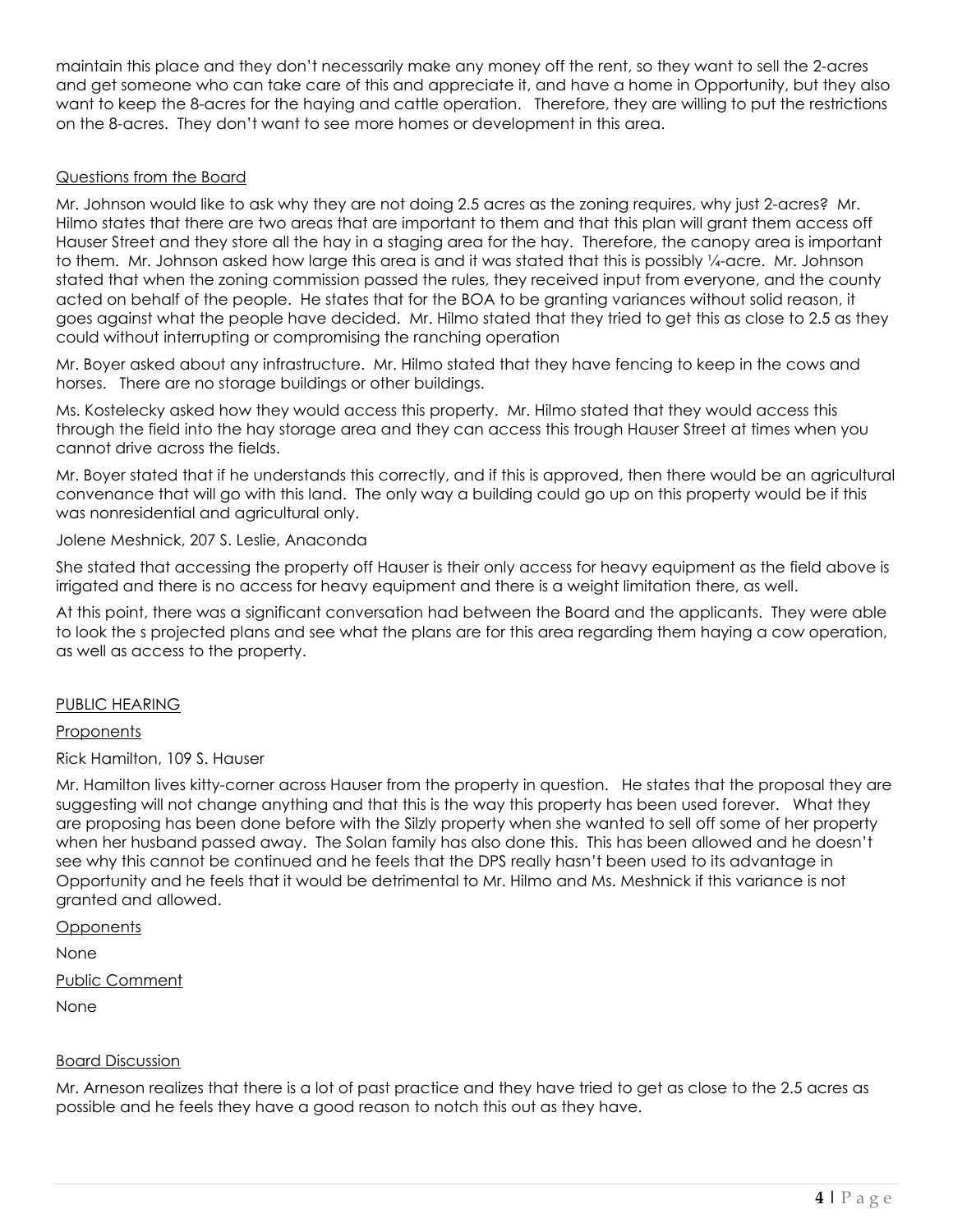#### **Motion**

Motion is made by Judy Barber *to approve the variance requested by Tim Hilmo to* get relief from [Sec.24-275\(3\),](https://library.municode.com/mt/anaconda-deer_lodge_county/codes/code_of_ordinances?nodeId=PTIICOOR_CH24DEPESY_ARTXXIVOPDEDIOD_S24-275DEST) which requires newly subdivided lots to be a minimum of 2.5-acres in the Opportunity Development District (ODD), with the proposed conditions and recommendations set forth by the Planning Department staff; seconded by Jerry Arneson. Motion approved 5-0.

#### **Variance 22-003 Sandy Palakovich on behalf of her parents, Lois and Allyn Harris**

PUBLIC HEARING on a request by Sandy Palakovich on behalf of Lois & Allyn Harris to allow relief from [Sec. 24-255\(](https://library.municode.com/mt/anaconda-deer_lodge_county/codes/code_of_ordinances?nodeId=PTIICOOR_CH24DEPESY_ARTXIXSPHIDEDISH_S24-225DEST)5) minimum lot size of 5-acres in the Spring Hill Development District. Applicant proposes to re-align boundaries yielding a 4.03-acre and a 3.52-acre lot. Property is legally described as:

S22, T05 N, R12 W, ACRES 10.06, G.LOTS 27, 28 & 44

### Staff Report

Gayla Hess, Planner II, reviewed and presented the staff report put together by she and her office. All content can be located on the ADLC website. Ms. Hess reviewed the nature of the request by Sandra Palakovich to get relief from [Sec. 24-255\(](https://library.municode.com/mt/anaconda-deer_lodge_county/codes/code_of_ordinances?nodeId=PTIICOOR_CH24DEPESY_ARTXIXSPHIDEDISH_S24-225DEST)5) which is a minimum lot size of 5-acres in the Spring Hill Development District. Applicant proposes to realign boundaries yielding a 4.03-acre and a 3.52-acre lot.

Ms. Hess did not receive any calls or inquiries regarding this hearing.

The Planning Department has recommended approval of the variance request and they do have two (2) proposed recommendations, and conditions, and these were gone over in detail.

#### Questions from the Board

Mr. Johnson wants to verify that both lots will be increased in size. He doesn't understand this. #28 is just slightly above 5 acres, so actually this will be a decrease and #27 will be increased.

#### Applicant Report

Sandy Palakovich, 483 Valley High Drive, Bozeman, MT

Dale Harris, 513 Olson Gulch Road

Ms. Palakovich states that the property belongs to her parents, and they bought all three lots in question at different times. The original lot is where their home is and then they purchased the other two. They are in the process of trying to sell some of the property as her mom is ill and they are trying to keep her home but want her to have someplace where she can be comfortable and want to sell at least one or two of these pieces to cover future healthcare costs. They do agree that the easement for the drain field is important and that is something they are trying to do as well.

Mr. Harris is Ms. Palakovich' s brother. The lots that were sold during this time frame back when his folks purchased property have set a bit of a precedent as these lots have been subdivided and made smaller across the road.

#### Questions from the Board

At this point in the meeting, there were multiple folks in attendance, as well as multiple questions and comments. Being in a new venue for the meeting this afternoon made it very difficult to present and folks were coming up to the table to look at the plans in question and there ended up being quite a bit of side conversation that we were not able to capture. This all lead to significant conversation regarding all aspects of the property, including drain field, septic, wells, easements, access, setbacks, buildable area, etc.

# PUBLIC HEARING

Proponents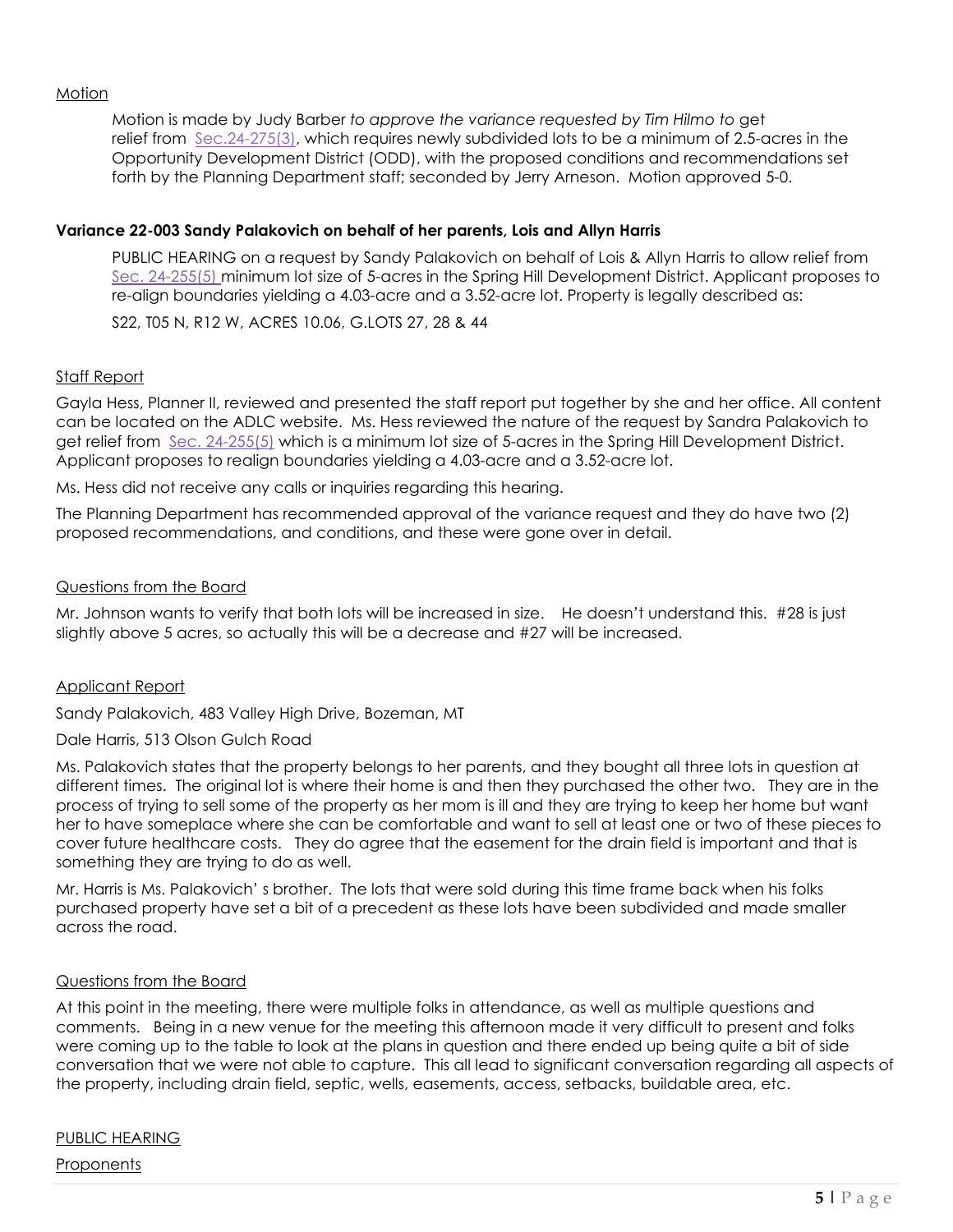# Aprill Barber, 640 Olson Gulch Road

Ms. Barber is walking the line of both pro and opposing, only because her home is right on the border of their property and she is worried that if someone builds, it will end up being 10 ft away from her garage. Mr. Harris stated that he didn't feel that would be a problem as the location that she is talking about has no room for a septic system. The setbacks for these lots would be based on the approach and how they would want to place a future residence. There are the issues with the drain field and there are well isolation zones that would also determine where a home could be built. Mr. Johnson again asked what setbacks are for the Spring Hill Development District and the front lot line setback is 35' and the side and rear setbacks are 10'.

# Ed Jones, 177 Coyote Drive

Mr. Jones' property states that there is only a corner of their property that touches the property being discussed. He is pro for folks being able to subdivide a bit with there being a right situation. He is concerned about the same thing that Ms. Barber is concerned about and part of the reason he is here is for the same questions that she has asked. As a neighbor, he is friendly with all the Harris', but is just really interested in whether the spot in question is truly buildable. This is the only concern that he has. He states that this is a very steep embankment and a prime spot to build would be on top, in which there is no access to, so the next best space would be in the bottom and his question is just whether Dale has investigated placement of a septic, well, and everything based on the proximity of the house and the existing septic.

**Opponents** 

None

Public Comment

None.

# **Board Discussion**

Again, much conversation was had on this between the applicants, the board, and folks in attendance.

#### **Motion**

*Motion is made by Bill Johnson to approve the variance requested by Sandy Palakovich to get* relief from [Sec. 24-255\(](https://library.municode.com/mt/anaconda-deer_lodge_county/codes/code_of_ordinances?nodeId=PTIICOOR_CH24DEPESY_ARTXIXSPHIDEDISH_S24-225DEST)5), which requires a minimum lot size of 5-acres in the Spring Hill Development District, with the proposed conditions and recommendations set forth by the Planning Department staff; seconded by Jerry Arneson. Motion approved 5-0.

# **Variance 22-005 QRS Signs on behalf of Trish Handy**

PUBLIC HEARING on a request by QRS Signs on behalf of Trish Handy to allow relief from [Sec.8-186\(](https://library.municode.com/mt/anaconda-deer_lodge_county/codes/code_of_ordinances?nodeId=PTIICOOR_CH8BULIRE_ARTVISIRE_S8-186SISP)b) of the county code of ordinances which limits two signs per property. The applicant proposes to install 4 signs to advertise a business within the Highway Commercial Development District. Property is legally described as:

S02, T04 N, R11 W, ACRES 0.41, TRIANG TK IN S2

#### Staff Report

Gayla Hess, Planner II, reviewed and presented the staff report put together by she and her office. All content can be located on the ADLC website. Ms. Hess reviewed the nature of the request by QRS Signs to get be granted relief from [Sec.8-186](https://library.municode.com/mt/anaconda-deer_lodge_county/codes/code_of_ordinances?nodeId=PTIICOOR_CH8BULIRE_ARTVISIRE_S8-186SISP) (b) which limits the number of signs per property to two. The applicants propose to install three signs to advertise a business within the Highway Commercial Development District (HCDD)

Ms. Hess did receive several comments on this variance request.

The first was from Commissioner Kevin Hart stating that these looked very professional and would not interfere with oncoming traffic. Commissioner Hart also continued by saying that this blended well with the current businesses, and he would be in favor of the request.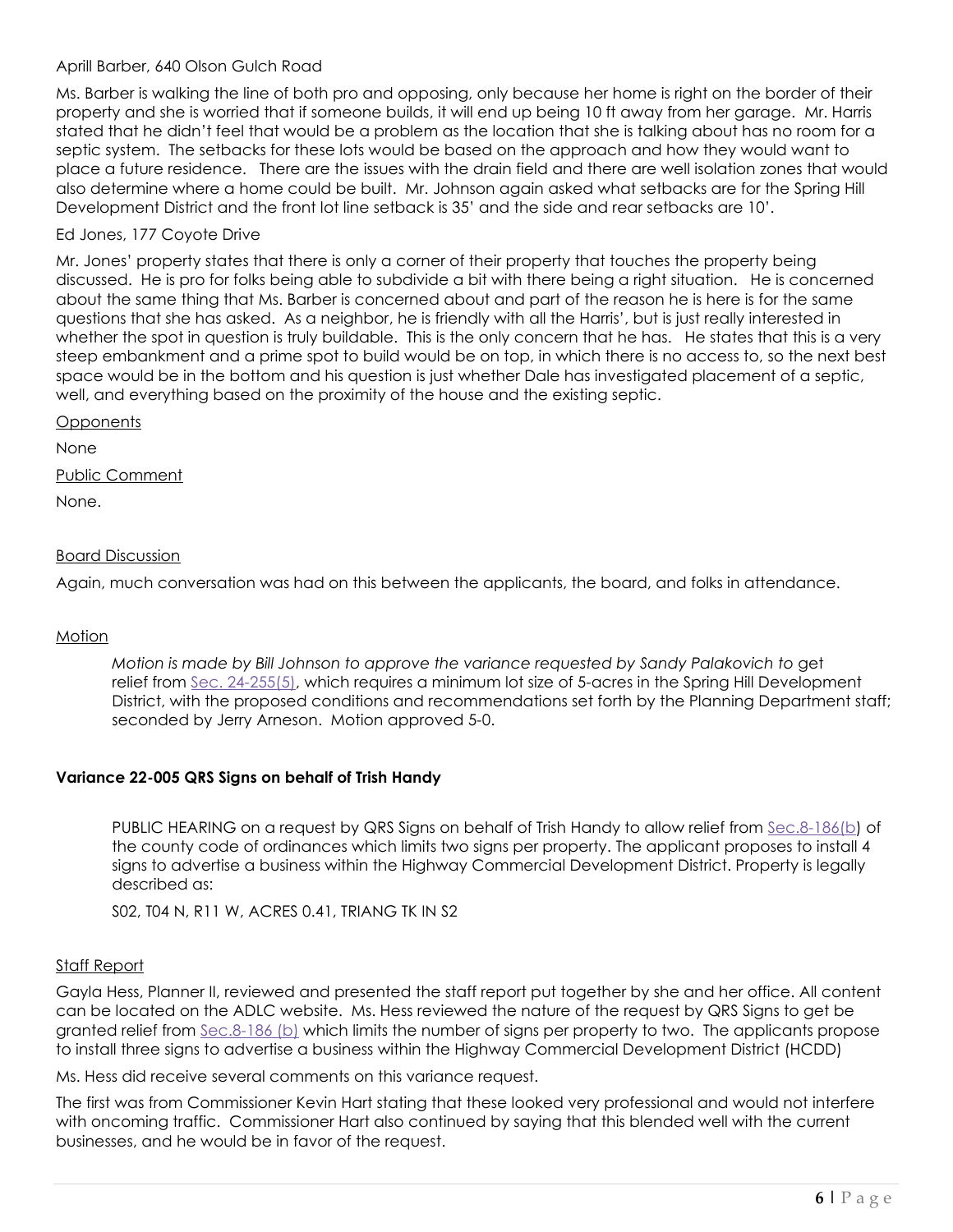We did have a negative comment from Mark Syverson, who suggested to keep the two-sign rule in place.

She did receive a phone call from a neighboring property owner, Mr. Gary Warner, and he is in favor of the third sign and that this would make sense and that the business would need to advertise.

The Planning Department has recommended approval of the variance request and they do have three (3) proposed recommendations, and conditions, and these were gone over in detail.

Questions from the Board

None

#### Applicant Report

Bob Smiley, QRS Signs, behalf of Tricia Handy

Mr. Smiley states that given the uniqueness of the property being sandwiched between Park and Commercial, and the small side street, they are just requesting to have that sign on the east elevation so that the traffic coming into town on Hwy 1 would be able to see the business before they passed it as the two signs would be parallel with Commercial and Park Street.

# Questions from the Board

Mr. Arneson asked if the sign in question would be like the one in the photo. Mr. Smiley stated that it will be a 4' round sign that would be closer to Commercial than Park.

Mr. Johnson asked if the county had any guidelines for the Board as far as signs and Mr. Hamming stated that this would still be up to the Board's discretion. With the new sign ordinance, there was no criteria for the Board of Adjustment to evaluate a situation such as this.

Ms. Kostelecky stated that because they are in between two major properties and at the end of town, that they three signs do make sense, and this was also agreed upon by Mr. Arneson.

Public Hearing

**Proponents** 

None

**Opponents** 

None

Public Comment

None

#### Board Discussion

None

#### Motion

*Motion is made by Jerry Arneson to approve the variance requested by QRS Signs to* get relief from [Sec.8-186\(](https://library.municode.com/mt/anaconda-deer_lodge_county/codes/code_of_ordinances?nodeId=PTIICOOR_CH8BULIRE_ARTVISIRE_S8-186SISP)b) which limits the number of signs per property to two with the proposed conditions and recommendations set forth by the Planning Department staff; seconded by Bill Johnson Motion approved 5-0.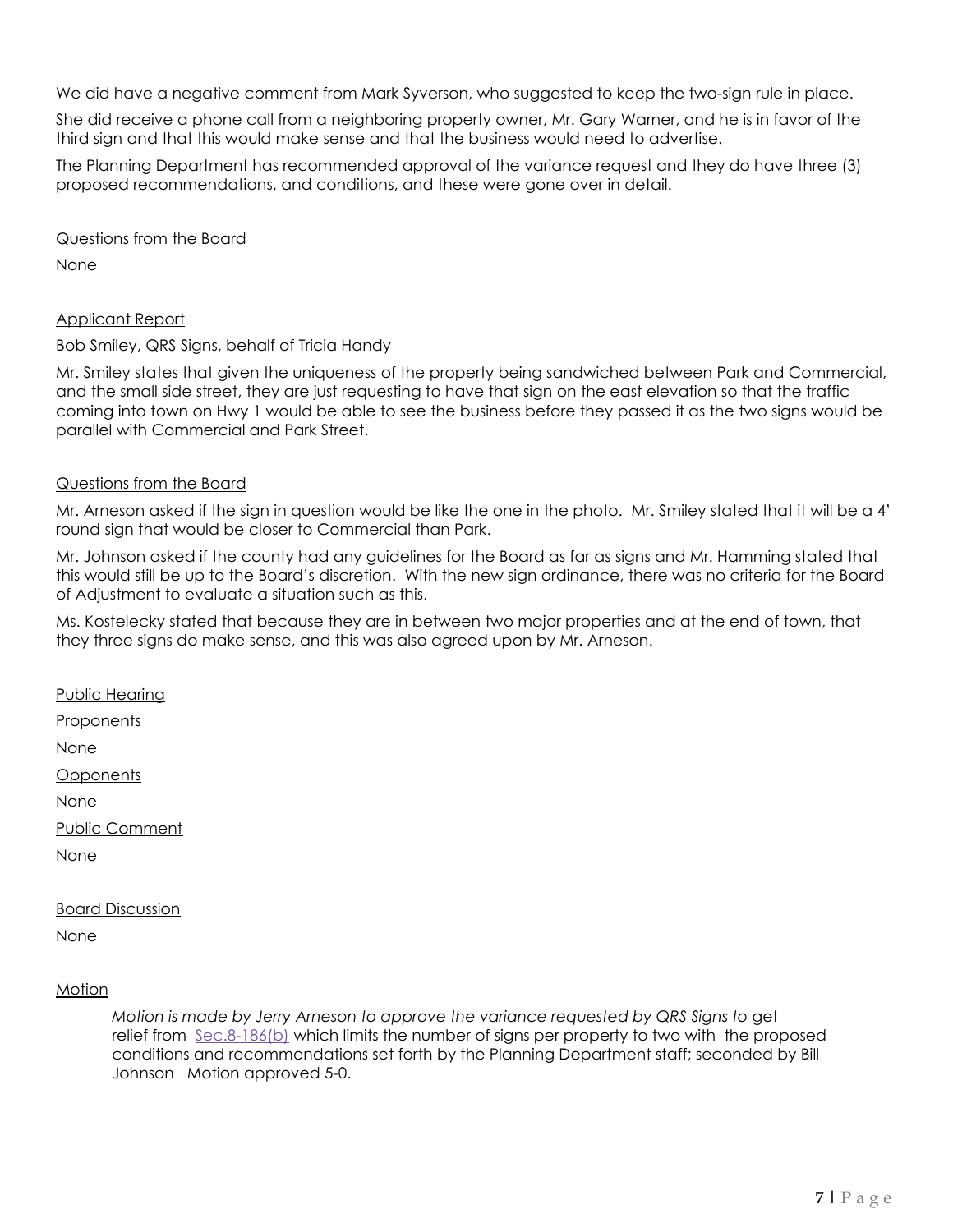Ms. Kostelecky and Mr. Hamming just wanted to let the Board know that after the last meeting, in which Mr. and Mrs. Wargo were denied their variance, it was discussed with Ben Krakowka, County Attorney, and he determined that with the lack of members, and the majority rule, that Mr. and Mrs. Wargo's variance should have been approved. Mr. and Mrs. Wargo were notified of this.

# Miscellaneous

#### Matters from the Staff

Mr. Hamming just wanted to give a huge thanks to the Board for their continued time and commitment to the Board and wanted to welcome both new members to the Board

Mr. Hamming also wanted to discuss that they received another variance application four days after notice was put out for this afternoon's meeting and he is hoping that we can schedule another meeting on April 28th, 2022, to hear this variance. Everyone agreed that this could take place. Mr. Johnson will be unavailable for this meeting.

#### Matters from the Board

None

# Public Comment

None

#### Next Meeting

Thursday, April 28th, 2022

#### **Adjournment**

*Motion was made t o adjourn by Judy Barber; seconded by Jerry Arneson. Motion approved 5-0.* 

#### Final Minutes Approved

Thursday, 03/31/2022

Respectfully Submitted, Carlye Hansen ADLC Planning Department Secretary

Attachment: Guest Sign-In List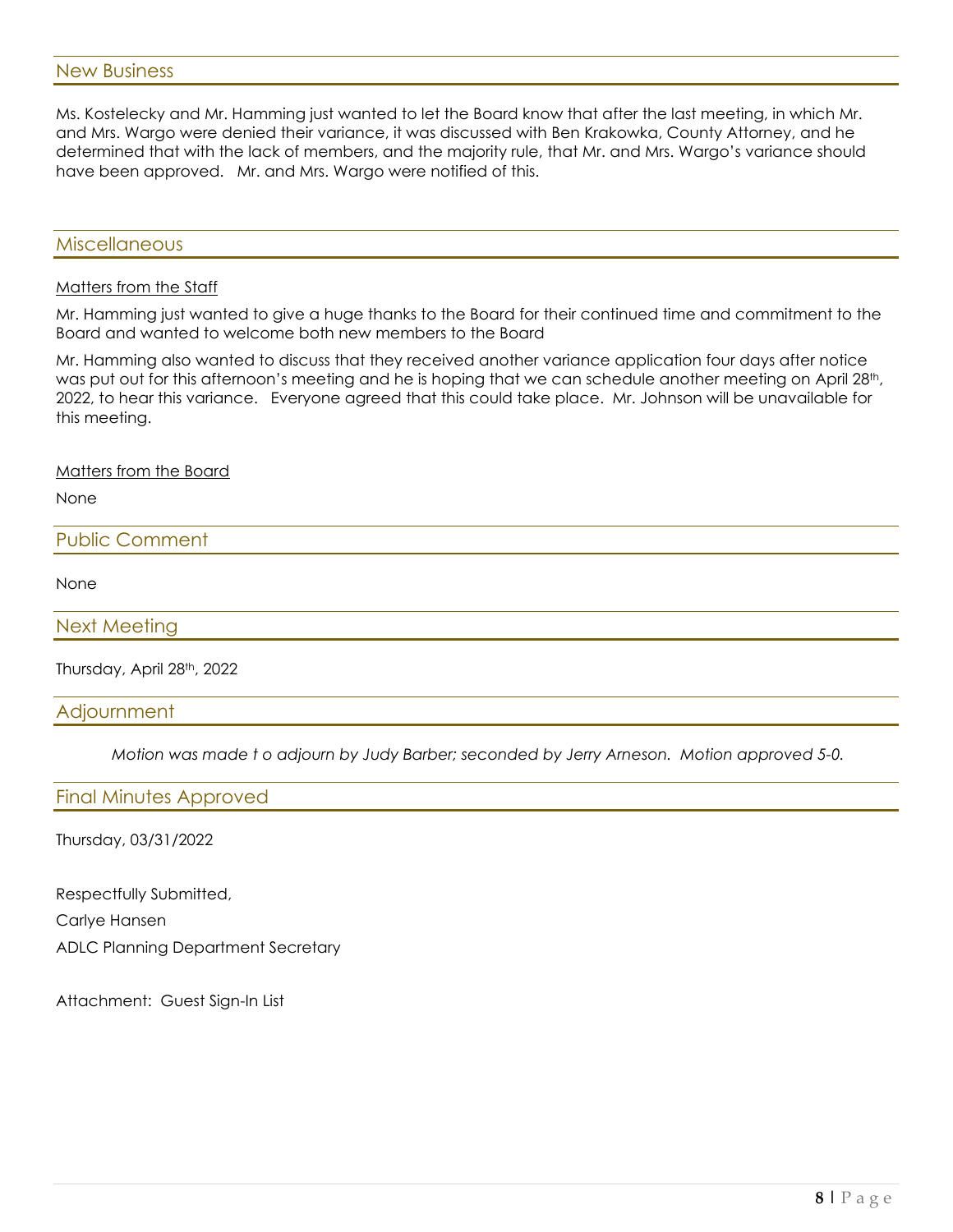